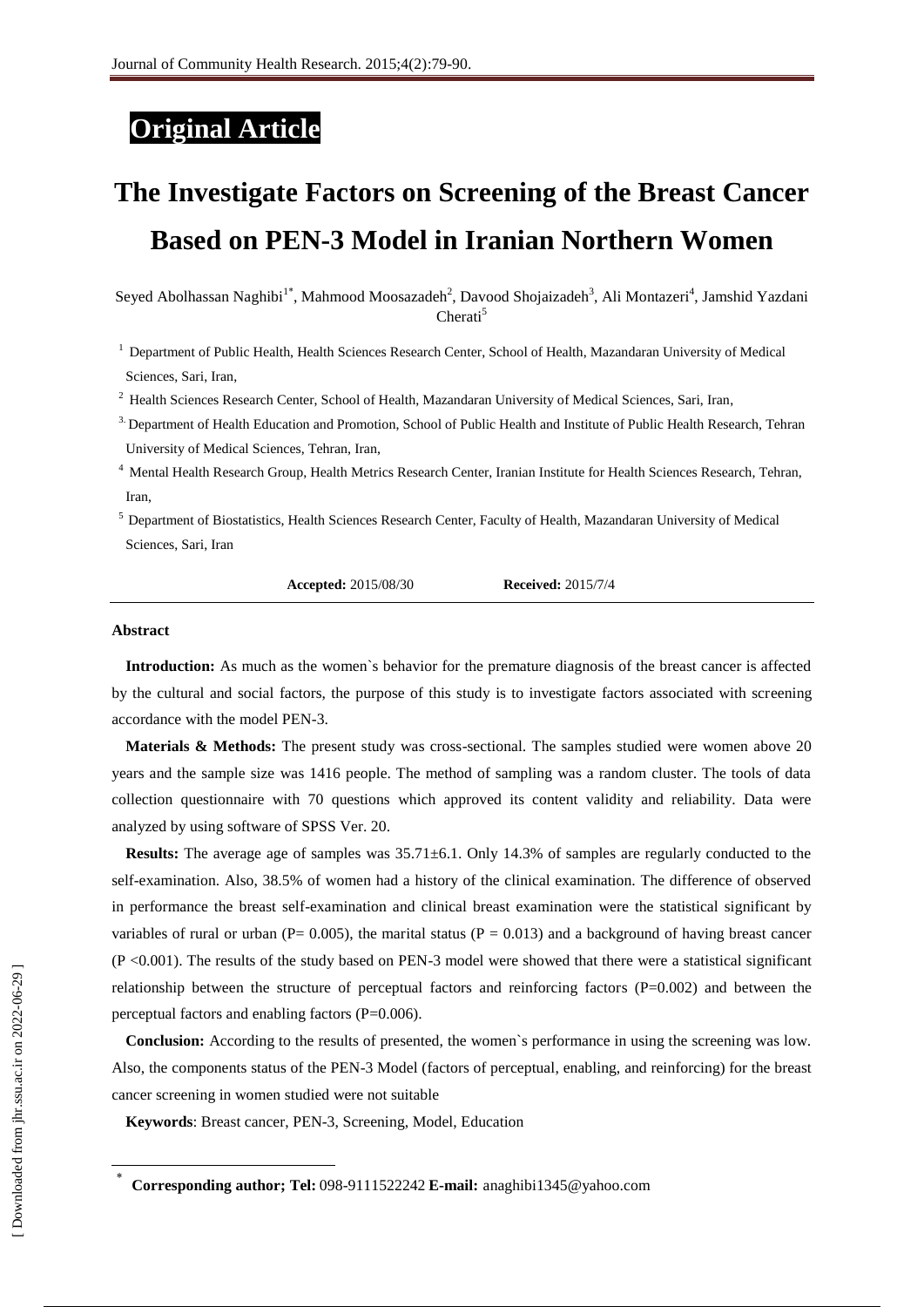#### **Introduction**

The breast cancer is the second most widespread cancer within women following the lung cancer, and is regarded as the most common cause of death in women  $[1-2]$ . The incidence of the breast cancer in Iranian women is still set at the first position. In 1388, according to the Ministry of Health and Medical Education, 7582 persons were infected with the breast cancer and the special incidence rate (age specific rate) was reported about  $28.25\%$  in thousands  $[3-4]$ . Iran as an under-developed country is transitioning from epidemiological state into non-epidemiological state. Cancer, the third cause of death in Iran, has been increased during the recent decade  $[5]$ . If the breast cancer is diagnosed early, more than 90% of population with breast cancer will be treated. The best ways of premature diagnosis is perceived to be screening  $[6]$ .

The screening methods for the diagnosis of the disease include self-examination ways (Brest self-examination or BSE), the clinical examination by a doctor or other health staffs (The clinical breast examination) and mammography<sup>[1]</sup>. Studies in America indicate that the rate of monthly breast selfexamination differ from 29% to 63%. This rate is reported about 18% in Nigeria and about 17% in Iran. The various factors such as population variables, awareness and education levels, as well as social and economic conditions affect breast self-examination<sup>[7]</sup>.

Poverty, lack of health insurance and increasing the age are recognized as effective factors in the clinical examination of the breast in women in the various regions of the world. Regular breast self-examination is prevented due to not knowing the importance of sequentially examinations, fear and anxiety. Studies have shown that the rate of using these methods have been more reported within women who have more knowledge about the breast cancer screening methods<sup>[8]</sup>.

Theories and models in health training provide a comprehensive structure in order to predict the determinant factors of the behavior, which can lead to the effectiveness of the health training programs $^{[2]}$ . In truth, the models are regarded as the frameworks for understanding how people learn and behave, as well as why they behave so, among which PEN-3 model can be mentioned taking culture into account as the basis in the preventive treatment or promoting behavior of health level<sup>[9-11]</sup>. In this model, the health beliefs and behaviors should be assessed in terms of cultural, historical and political fields<sup>[12]</sup>. PEN-3 model is comprised of three dimensions each of which contains abbreviations of PEN and are interdependent to each other internally. The first dimension of PEN model encompasses "person". As a matter of fact, it emphasizes that the health training should obligate the person to be more sensitive in regard with the improvement of healthy behaviors. The extended Family (Extended Family), health education, not only should consider one person, but also it should consider the person`s relatives. Moreover,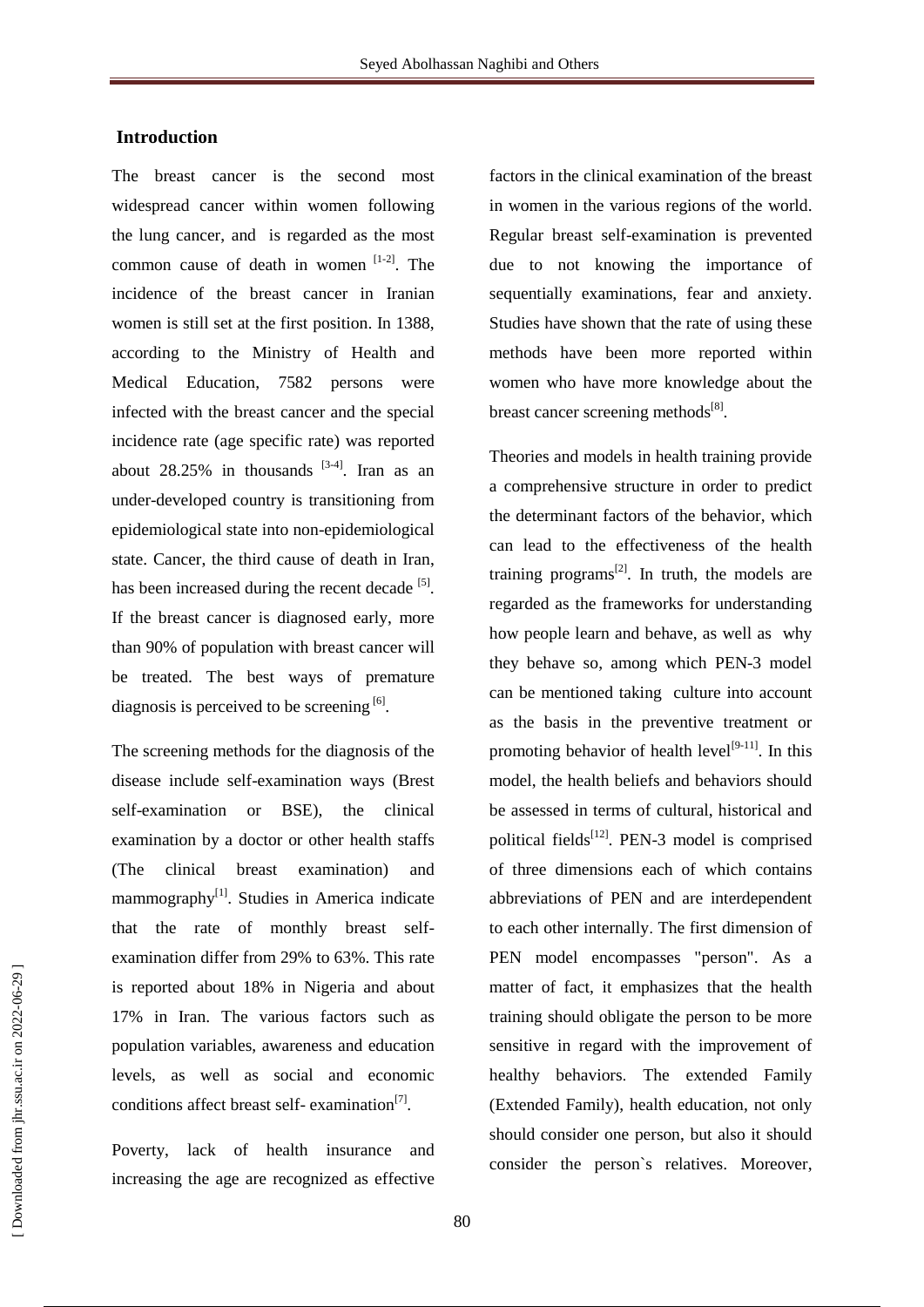neighborhood and community should be taken into consideration in the health education programs, and for this purpose, the engagement of community leaders for the appropriate health planning from the cultural point of view seems very essential. The second dimension of PEN-3 model is educational diagnostics of healthy behavior that includes perception; perception in this model encompasses knowledge, beliefs, attitudes, and values that can facilitate or prevent a motivation to change the specific behavior. Enablers (Enablers) are in fact the social forces that can be effective in increasing the healthy behaviors or in creating obstacles for preventing their occurrence. Supporters are affected by the persons who are important for them and follow them. The cultural beliefs related to the health are the third dimension of PEN-3 model (Figure-1). The existing cultural beliefs could have an effect on behavior in society that is to say positive cultural beliefs are enablers and supporters who have the positive impact on the performance and health behavior of an individual, involves family and society. Intermediate (Exotic), includes the performances that have no specific impact on the actions related to the social health and in fact they are null behaviors that need no change. The negative performances are

cultural beliefs with a negative feedback on the perceptions, enablers and supporters in society and lead to the negative performance of individual, family and society that finally hurt the health  $[11-14]$ .

Kissal's study in Turkey has introduced the barriers to the screening of such factors as lack of awareness, fear, neglect, delay, embarrassment, religious creed, disability in going to the doctor, lack of doctor's advice and attitude of the health professionals <sup>[9]</sup>. In Sheppard' s study on the breast cancer in the PEN-3 model, the most important perceptual factors consist of acceptability, trust in Allah, fear, religious beliefs, other individuals' experience of s and, Cancer Myth. Moreover, the most important enabling factors are access, skill, employee`s negligence and the most important factors of supports are family members, family`s negative actions, awareness lack of family and society members<sup>[10]</sup>

Since the women`s behavior in regard with the premature diagnosis of the breast cancer is affected by the cultural and social factors, t this study aimed to investigate the factors associated with screening and classifying based on the framework PEN-3 model structure.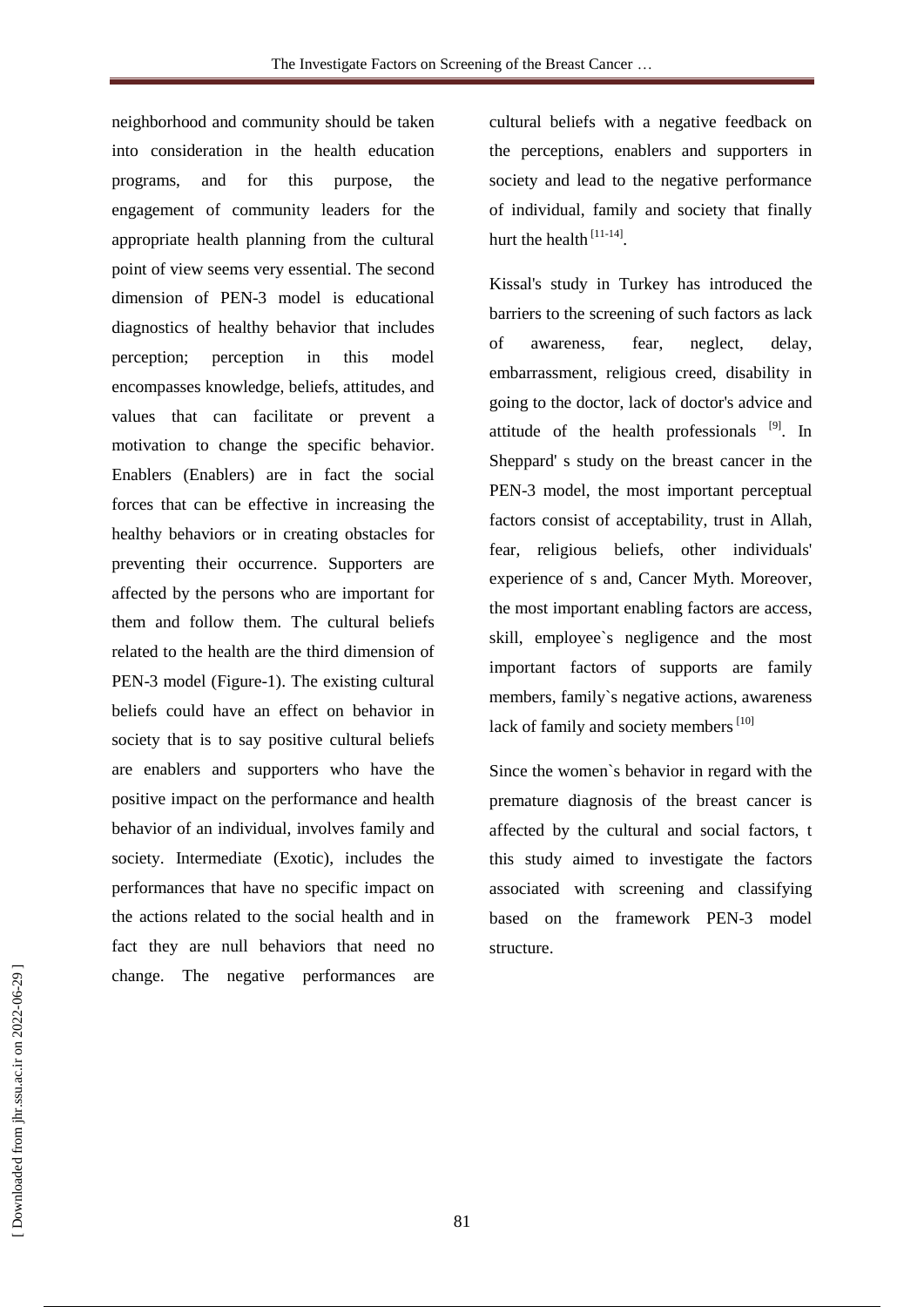

**Figure-1.** The PEN-3 Model [Based on information obtained from Airhihenbuwa & Webster, 2004]

#### **Materials & Methods**

This study is a cross-sectional (descriptive) study carried out in 2014. The study population includes women above 20 years from a northern province, Mazandaran. According to the study type, sample size was determined using the below formula  $(p=0.25,$  $1-p=0.75$ ,  $\alpha=0.0.5$ ,  $d=0.1p$ , design effect=1.3).

$$
n = \frac{z_{1-\frac{\alpha}{2}}^2 p(1-p)}{d^2}
$$

The sample size was 1416 people, which was selected via a random cluster sampling method. The fixed cluster for ten families in the whole province was calculated based on 17 cities and divided by weight in the undersupported cities among the urban and rural families. Out of 141 clusters of ten families including 81 urban clusters and 60 rural clusters were divided. The children vaccination book was used in order to select the main cluster.

in order to glean the study data, a questionnaire was utilized comprising of 70 questions: 11 questions about demographic information and 9 questions women`s performance in regard with the of the premature diagnosis ways of the breast cancer. Furthermore, there were 50 questions in the form of PEN-3 about the perceptual factors, 24 questions about the enabling factors, 13 questions about the supporting factors.

To measure the performance of the breast cancer screening methods including the breast self-examination and mammography, questions with alternatives of Yes and No(scores of 1 and 0) were asked. Questions with 5 alternative answers by means of Likert To assess the construct of perceptual factors, based on direct or reverse. Alternatives are listed as highly agree with a score of 5, agree with a score of 4, neither agree nor disagree with a score of 3, disagree with a score of 2, and highly disagree with a score of 1.

To assess the structure of enabling factors and reinforcing factors were probed, questions with Yes, No answer (scores of 1 and 0). The content validity of the questionnaire has been substantiated based on the professionals` point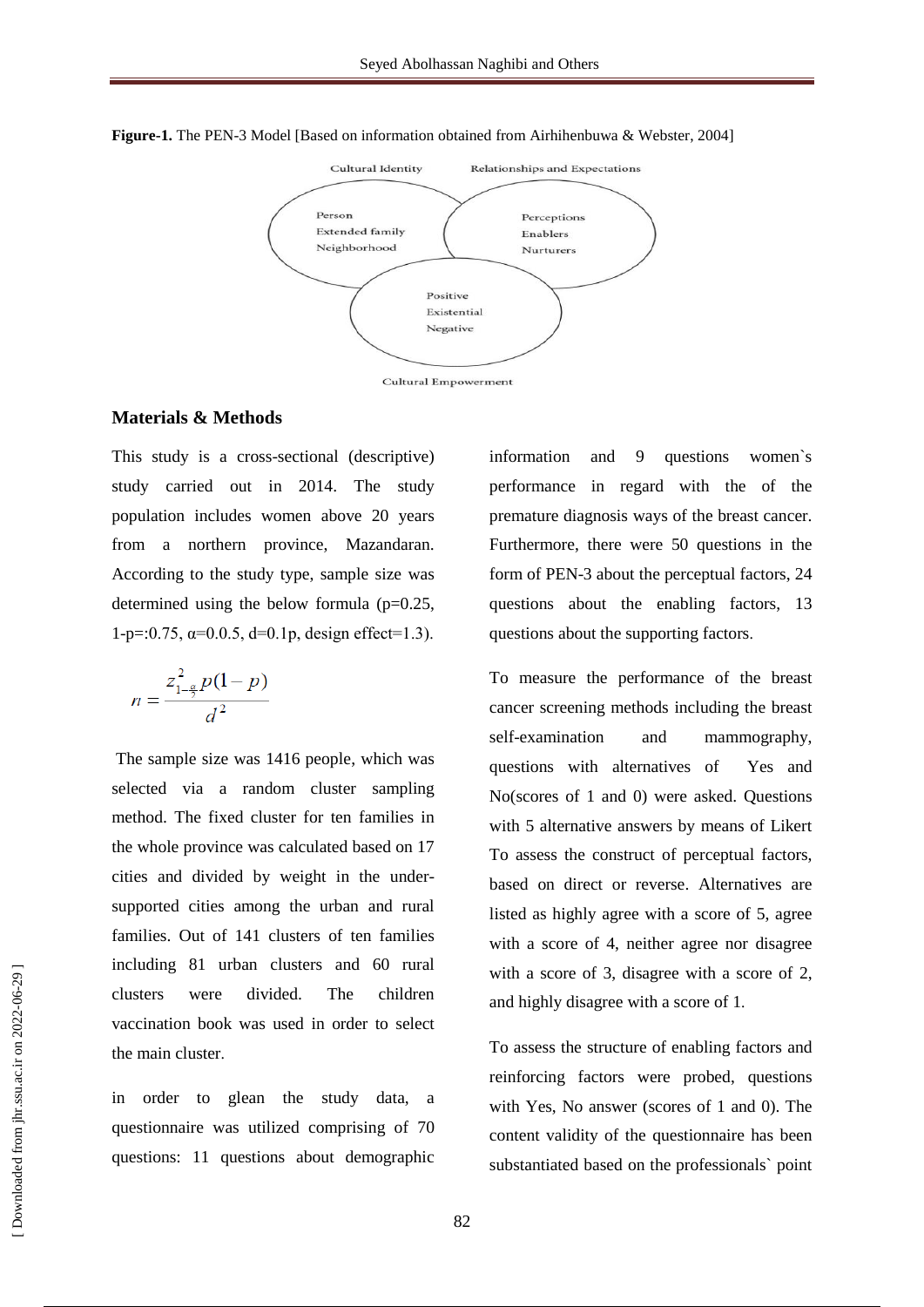of view. Moreover, reliability was calculated through Cronbach's alpha. The reliability for the test performance was 83% and 81% for the perceptual factors, 78% for the enabling factors, and79% for the reinforcing factors.

The questionnaires were completed by going to householders. The study data were analyzed using SPSS software (Ver. 20) applying descriptive statistics, mean ± SD, Pearson coefficient, and Chi-square.

#### **Results**

The study findings revealed that the average age of samples was  $35.71 \pm 6.1$ .  $38.5\%$ samples lied in the age group of 20-30 years and 30.8% were placed in 31-40 age group. Regarding the sample marital status, 87% were married.

As it is shown in Table 1, 50 % of the partcicipants showed that the most level of education was the moderate of education level. Meanwhile 6.1% of the studied population had a history of breast cancer in their extended families and 9.5 % of women themselves had a background of a benign breast cancer.

The study results in regard with the screening breast cancer 46% of women had a history of self-examination and 52.1% did not have any self-examination at all. In this study, only 14.3% of women regularly conduct the selfexamination. Moreover, 38.5% of women had a history of the clinical examination and 13.5% of the women had a history of mammography and 61% do not perform the clinical breast examination. In the present study, 20.7% regularly perform the clinical breast examination.

a significant difference was detected between performance of rural or urban women in regard with the breast self-examination as well as the clinical breast examination ( $P = 0.005$ ,  $\chi$ 2 = 5.8). The performance of married women with self-examination was significantly related to their marital status (P = 0.013,  $\gamma$ 2 = 5.8). The performance of women in the clinical examination and mammography with a history of a person`s disease to the benign breast had a significant relation  $(P \le 0.001)$ . No statistically significant relation was observed within the women`s performance about the premature diagnosis with a history of breast cancer in the family.

The results of the study based on PEN-3 model are shown in details in Table 2 involving perceptual factors structures, structures of enabling factors, reinforcing factors in the three-part structure, positive, negative, and ineffective. In this section, some of the major structures within the PEN-3model will be referred to.

## **Structure of the positive perceptual factors (Positive perception)**

Seven factors have been measured in this structure. The most positive important perceptual factors are: women's awareness of the risk factors, the breast cancer screening methods (66 %), beliefs in BSE, the clinical breast examination by a doctor, mammography of the breast fin diagnosis and the treatment of malignant tumor (85.3%).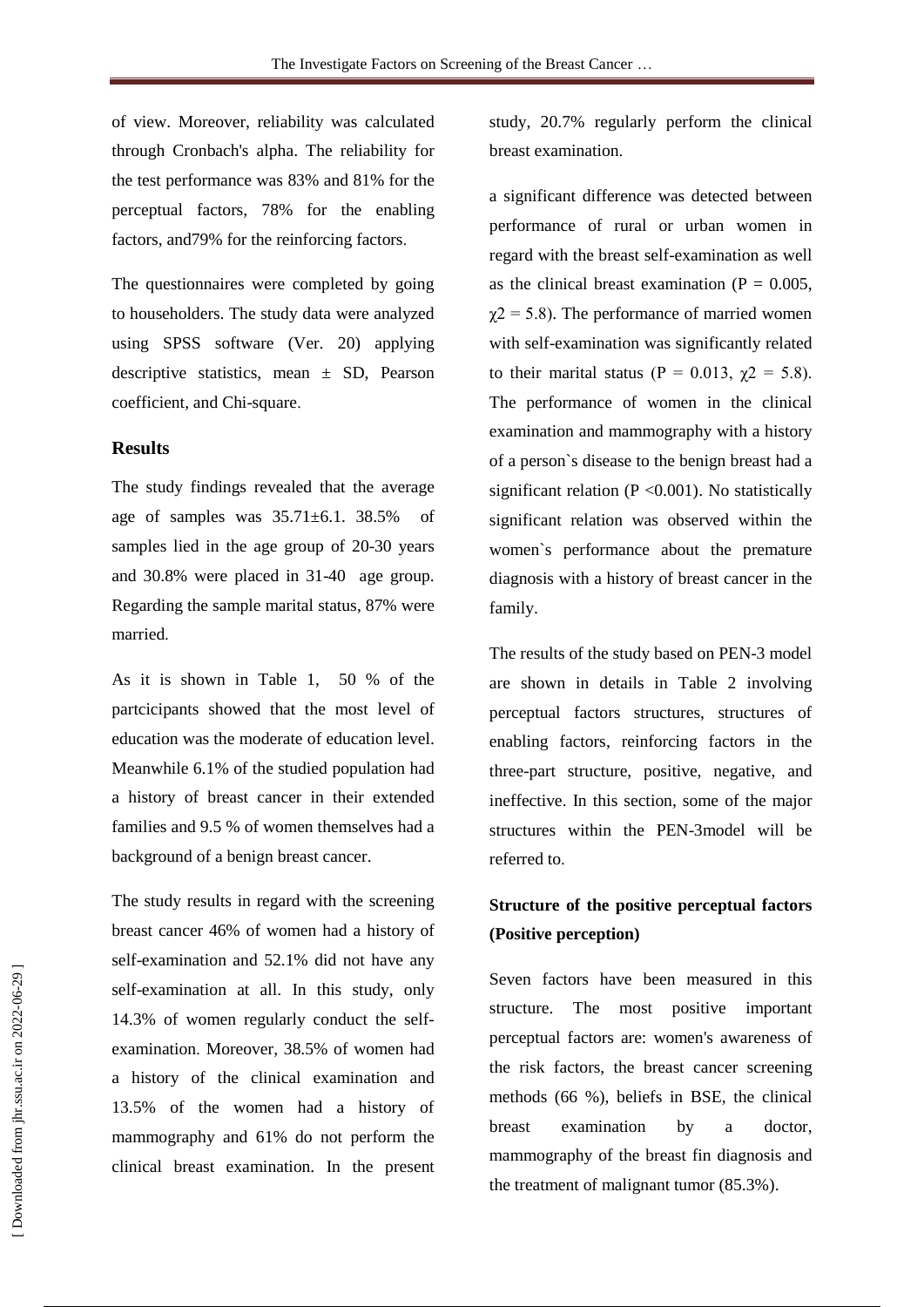## **Structure of negative perceptual factors (Negative perception)**

Nine factors were measured in this structure. The most negative perceptual factors belonged to the idea that the breast cancer is not preventable (26.8%). The lack of belief in the screening methods and not giving priority to it can be mentioned as other important factors (19.7%).

## **Structure of ineffective perceptual factors (Existential perceptional)**

The most important ineffective perceptual factors has been the lack of confidence in the free screening service (18.7%).

## **Structure of the positive enabling factors (Positive enablers)**

. The most positive enabling factors have been the availability of the health department, the doctor's office to get the information about the breast self-examination, doing the breast clinical examination (86.7%) and the women`s skill in doing the breast self-examination (51.3%)

## **Structure of the negative enabling factors (negative enablers)**

In this structure seven factors were measured, among which the most important negative enabling factors can be mentioned as lack of BSE and mammography and the clinical breast examination by a doctor due to the busy and lack of time (30.1%), the painful BSE and mammography and clinical breast examination by a physician (22.7%).

## **Inert structure of enabling factors (existential enabler)**

In this structure two factors were measured. The most important ineffective enabling factors: time consuming of the screening procedures (23.8%).

## **Structure of positive reinforcing factors (positive nurtures)**

In this structure, 9 factors were measured. The most important positive reinforcement factors were agreement among the woman`s family members (64.9%), doctor`s recommendation for screening (83.4%) and the encouraging mass media to the screening (74.7 %).

## **Structure of a negative reinforcing factor (negative nurtures)**

In this structure two factors were measured, which the main negative reinforcement factor involved the husband`s disagreement with a clinical examination and mammography (7.3%).

Moreover, based on the Pearson Correlation Coefficient, there was a statistical significant relationship between the structure of perceptual factors and reinforcing factors (Pearson  $0.616$ , P=0.0025) as well as between the perceptual factors and enabling factors (Pearson:  $0.07$ , P=0.006), whereas no statistically significant relationship was found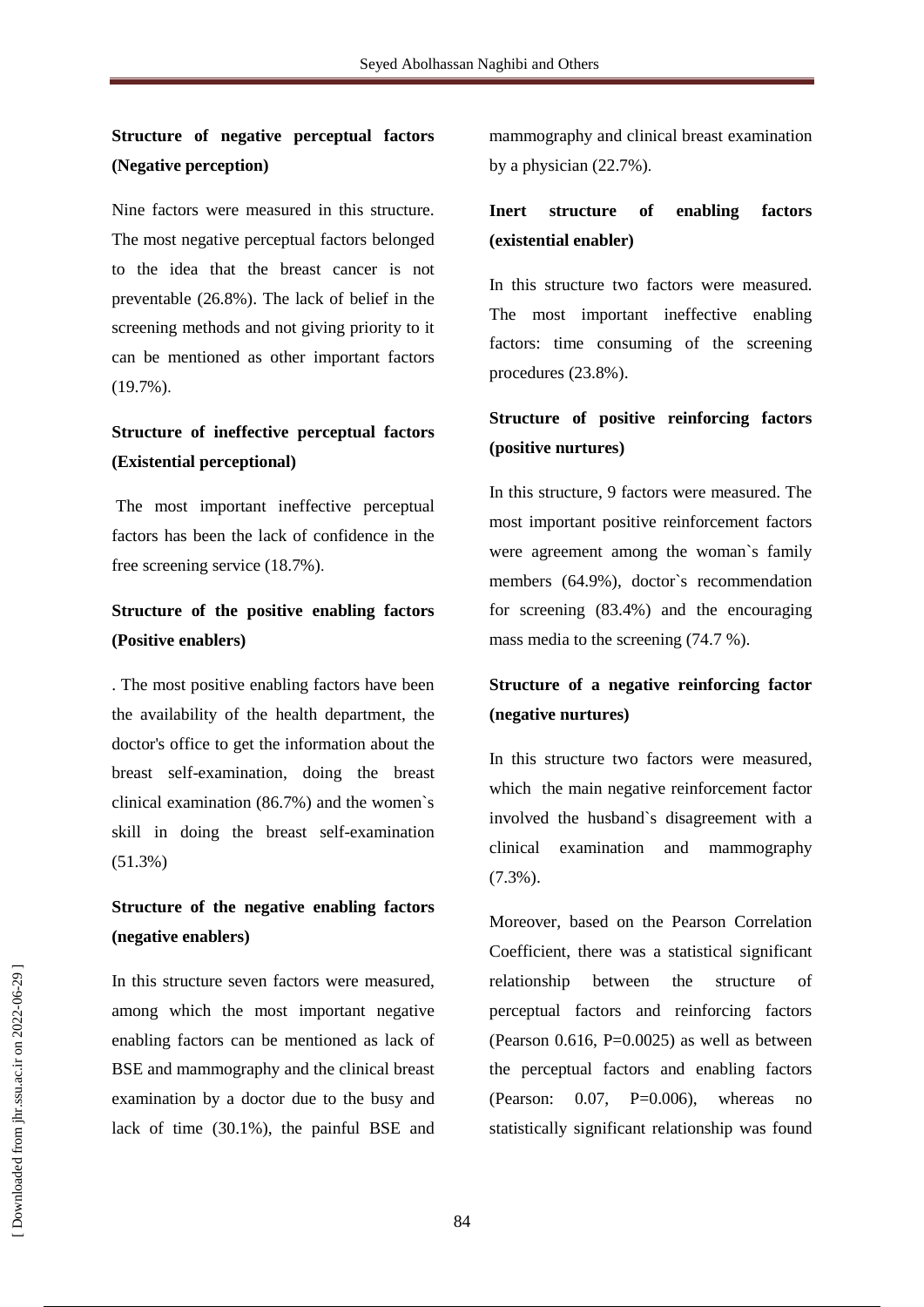between the enabling factors and reinforcing factors.

| characteristic         |                                       | <b>Number</b> | $\frac{6}{9}$ |
|------------------------|---------------------------------------|---------------|---------------|
| Age group              | $20 - 30$                             | 545           | 38.5          |
|                        | $31 - 40$                             | 436           | 30.8          |
|                        | $41 - 50$                             | 370           | 19            |
|                        | >50                                   | 165           | 11.7          |
| <b>Married status</b>  | married                               | 1231          | 87            |
|                        | single                                | 119           | 8.4           |
|                        | divorced                              | 17            | 1.2           |
|                        | widow                                 | 47            | 3.3           |
| <b>Education</b>       | Low                                   | 406           | 28            |
|                        | intermediate                          | 708           | 50            |
|                        | excellent                             | 302           | 21.8          |
| Job                    | employed                              | 208           | 14.7          |
|                        | Householder                           | 1117          | 78.9          |
|                        | Student                               | 73            | 5.2           |
|                        | Unemployed                            | 8             | 0.6           |
| Background of breast   | <b>YES</b>                            | 134           | 9.5           |
| disease                | N <sub>O</sub>                        | 1282          | 90.5          |
| Positive background in | First-grade families                  | 86            | 6.1           |
|                        | Second-grade families                 | 142           | 10            |
| family                 | Without Positive background in family | 1188          | 83.9          |
| <b>Total</b>           |                                       | 1416          | 100           |

**Table-1:** Demographic characteristics of participants

| structure  | positive                                                                               | $\frac{0}{0}$ | negative                                     | $\frac{6}{9}$ | ineffective                               | $\frac{6}{9}$ |
|------------|----------------------------------------------------------------------------------------|---------------|----------------------------------------------|---------------|-------------------------------------------|---------------|
| Perceptual | Knowledge<br>Relieving women's anxiety                                                 | 66.5<br>84.6  | Preventability of cancer                     | 26.8          | Lack of<br>confidence to<br>free services | 18.7          |
|            | Belief in premature diagnosis<br>of tumor                                              | 85.3          | No belief in screening                       | 19.7          |                                           |               |
|            | women's health                                                                         | 86.6          | Sense of lack of ability to<br>screening     | 34.9          |                                           |               |
|            | Positive background of<br>relatives and probability of<br>increasing others' infection | 75.4          | Persistence and<br>perseverance in screening | 13.3          |                                           |               |
|            | Positive background of benign<br>disease and probability of                            | 73.4          | Lack of confidence in<br>health personnel    | 16.1          |                                           |               |
|            | increasing infection in person                                                         |               | Lack of belief to infected<br>to disease     | 16.32         |                                           |               |
|            | Screening and decreasing in<br>death                                                   | 85.2          | Worry about screening<br>Fear of screening   | 19.4<br>18.6  |                                           |               |
|            |                                                                                        |               | Embarrassment of                             | 20.1          |                                           |               |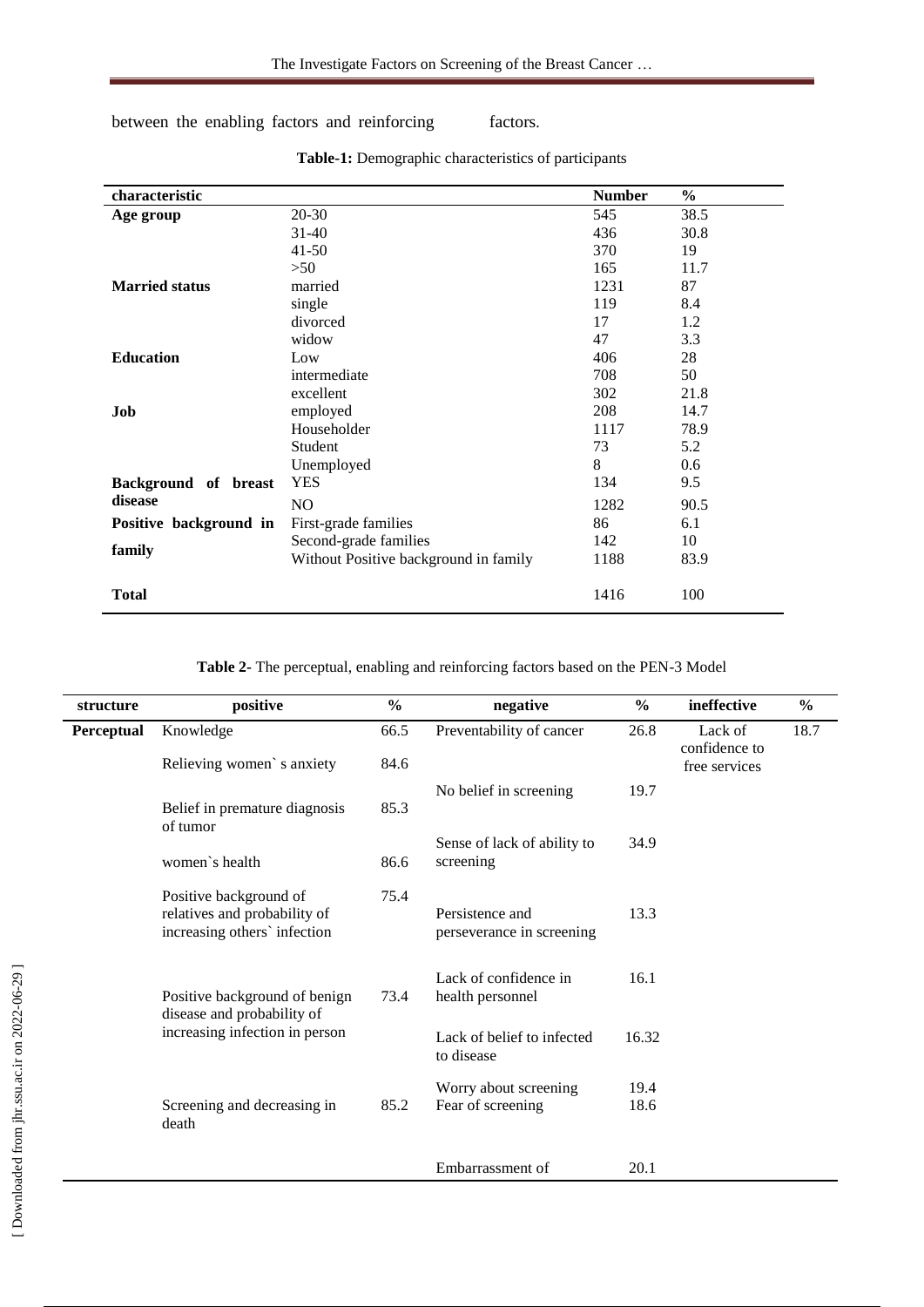| structure       | positive                                                  | $\frac{0}{0}$ | negative                                            | $\frac{0}{0}$ | ineffective                              | $\frac{0}{0}$ |
|-----------------|-----------------------------------------------------------|---------------|-----------------------------------------------------|---------------|------------------------------------------|---------------|
| enabling        | Access to educational &<br>examinational centers          | 86.7          | screening<br>Risks of screening                     | 15.9          | Negligence<br>and<br>forgetfulness       | 4.47          |
|                 |                                                           |               | Being very busy and not<br>having enough time       | 30.1          |                                          |               |
|                 | Health personnel's skill in<br>screening                  | 85            |                                                     |               | Being<br>screening<br>time-<br>consuming | 23.8          |
|                 | Women's skill in screening                                | 51.3          |                                                     |               |                                          |               |
|                 | Afford the cost of screenings                             | 66.2          | Painful of screening                                | 22.7          |                                          |               |
|                 |                                                           |               | Religious beliefs                                   | 5.7           |                                          |               |
|                 | Having treatment book                                     | 86.4          |                                                     |               |                                          |               |
|                 | Access to mammography<br>center                           | 51.6          | Lack of attention to<br>cultural issues             | 11.9          |                                          |               |
| reinforcin<br>g | The encouragement of<br>husband to                        | 53.3          | Husband's disagreement<br>with screening            | 4.9           | Systematic<br>and regular                | 37.2          |
|                 | screening                                                 | 81.2          |                                                     |               | screening                                |               |
|                 | Agreement of woman's family                               |               | Husband's disagreement<br>with clinical examination | 7.3           |                                          |               |
|                 | Agreement of husband's<br>family                          | 64.9          | & mammography                                       |               |                                          |               |
|                 | Friends' advice                                           | 72.3          |                                                     |               |                                          |               |
|                 | Doctor's advice                                           | 83.4          |                                                     |               |                                          |               |
|                 | Advice of health personnel                                | 59.1          |                                                     |               |                                          |               |
|                 | Interest and motivation                                   | 52.3          |                                                     |               |                                          |               |
|                 | Advice of religious leaders<br>The encouragement of media | 33.7<br>74.7  |                                                     |               |                                          |               |

#### **Discussion**

In this study, factors contributing to the breast cancer screening based on the PEN-3 model were studied. According to the presented

results, the rate of women`s performance in regard with using the screening was reported low. The based on the structure of the PEN-3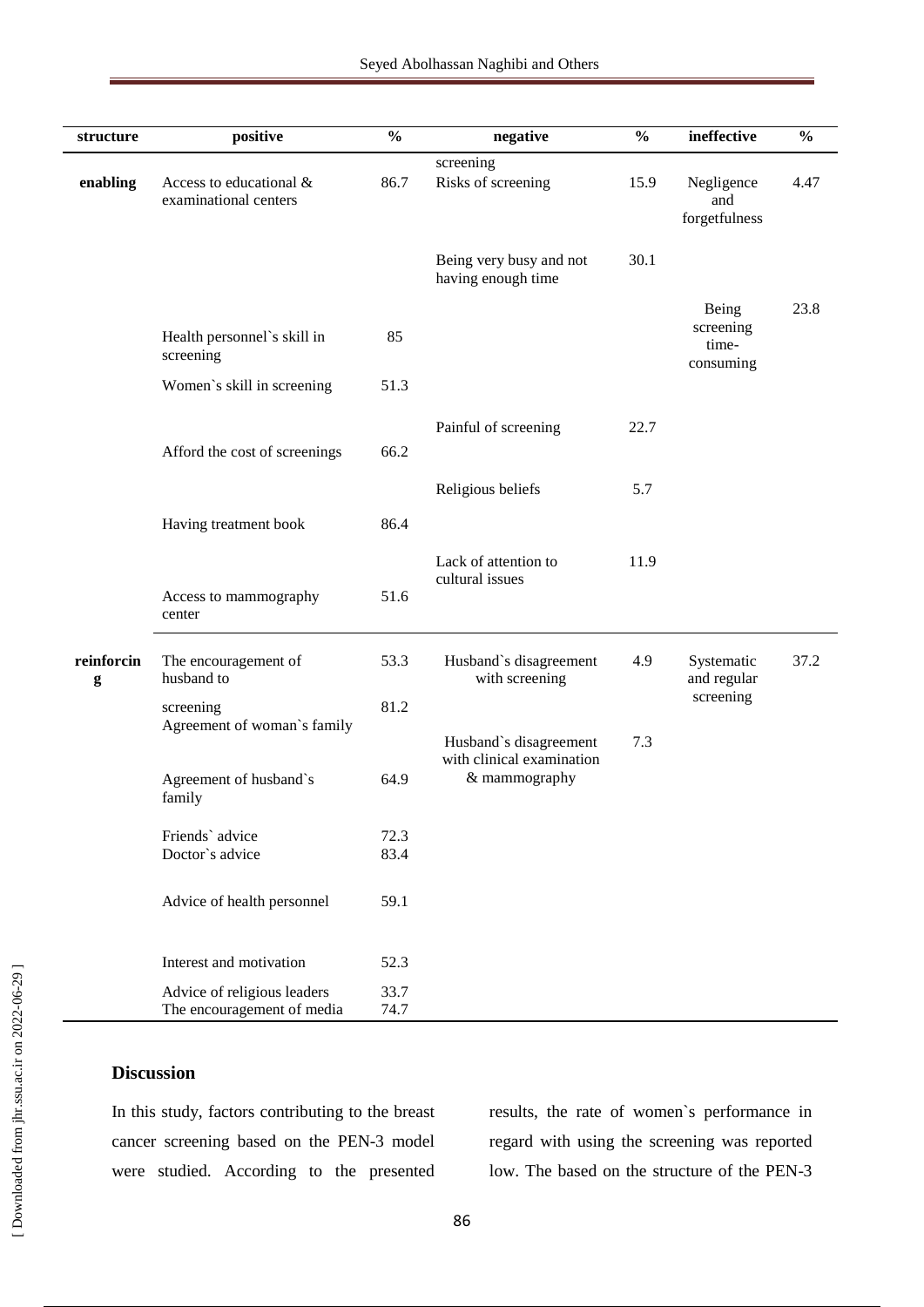Model, the most positive perceptual factors in the breast cancer screening included increasing women's health, in time diagnosis of tumor, death decrease in, having the positive family background and the background of benign disease of the person and the most negative perceptual factors were included such as feeling of the lack of ability, the unpreventable diagnosis of the cancer, the screening disbelief, stubbornness, the lack of believing in staffs` work, the lack of believe in infecting to disease, anxiety, fear, and most in effective perceptual factors were included such as shyness and the lack of believe in the free services.

Moreover, the most positive enabling factors were reported as availability, personnel skill, cost, and the most important negative enabling factors entailed mammography risk, being busy, painful, religious beliefs and cultural issues, the ineffective factors of negligence and time-consuming. Meanwhile, the most important positive reinforcement factors were the encourage, approval of her husband and family, friends` and doctor`s advice and motivation and media communication. The most important negative reinforcing factors were the husband`s disagreement and family members and the most important inert reinforcing factor was the behavior repetition.

Based on the results of this study in the premature diagnosis, only 14.3% of women regularly undergo the self-examination. The index of premature diagnosis in the study conducted by Montazeri in Iranian women was reported  $17\%$  <sup>[1]</sup>, in the study of Parsain Malaysia, 19% <sup>[15]</sup>, Ceber in Turkey 27.7%<sup>[16]</sup>, and Olugbega in Nigeria 17.6%<sup>[17]</sup>. The World Health Organization offers encouraging and empowerment of women to perform the breast self-examination as a method of identification and the premature detection of the breast cancer to the under-developed countries. Furthermore, in the national program of the controlling breast cancer, the Islamic Republic of Iran emphasized on the educating as well as participating of women in regard with the screening methods  $[1-2]$ . Therefore, according to the role of BSE in increasing women's attention to the breast health, the rate of the breast self-examination in women was reported low.

In the present study, only 20.7% of women were regularly reported to perform the clinical examination by a physician. The clinical examination was in Olugbega study 24%, 25% in Parsa,  $14.1\%$  in Camo<sup>[15, 17-18]</sup>. Since about one-fifth of women do the breast clinical examination, this rate is regarded very low according to the clinical breast examination as a diagnostic method which is emphasized by the World Health Organization as well as the National program for controlling the Breast Cancer in Islamic Republic of Iran.

In the present study, 13.7% of women had a mammogram of which only 3.5 percent did it regularly. Olugbega reported this rate as 14.3%, and Parsa mentioned 13.6% rate [15, 17].

In the Kissal's study, low knowledge, fear, shyness, negligence, religious beliefs and the lack of recommendations of the doctor were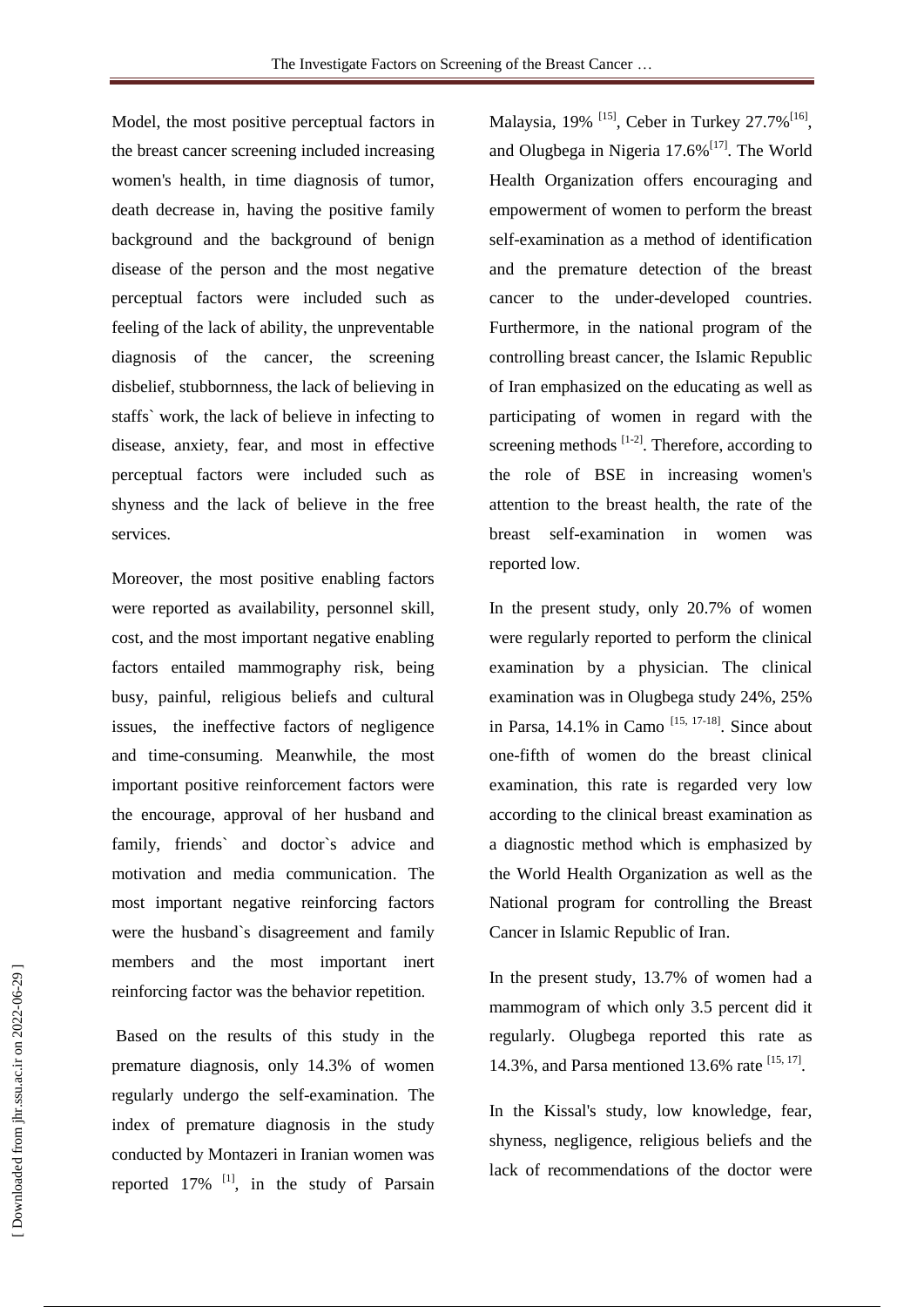mentioned as preventive factors in the screening. Also, such factors as fear, knowledge, the positive relative background, the social supporting and the doctors` recommendation factors were taken in to account as facilitative factors [9] . In Rosmawati study, a poor performance in regard with breast cancer screening was associated with the lack of knowledge about the way of selfexamination, the lack of awareness of cancer symptoms, the lack of motivation and support from family members, spouses and friends [19]. In the study conducted by Parsa, three determining factors were proposed such as knowledge about the breast cancer, confidence to perform the regular breast self-examination and regular visit by the doctor  $[15]$ .

In Naghibi's study, the lack of skills and the lack of the self-examination by itself, fear, busy and anxiety were mentioned as barriers to BSE  $^{[20]}$ . In Sheppard study that was carried out based on the PEN-3 model about the breast cancer, the most important perceptual factors were acceptability, the religious beliefs, trust in God, fear, other experiences, and the legend of cancer. Moreover, the most important enabling factors were access, job skills, the negligence of providers and the major reinforcing factors were family members, the negative reaction of family and unawareness of the family and social members [10]. In Ka'opua's study conducted on the basis of PEN-3 Model, the most important perceptual factors were strong religious beliefs, acceptance, fate and fatalism, low awareness, cultural biases and the most important

enabling factors were money, insurance, access, low-skills of supporters and the foremost reinforcing factors were family, and the high level of self-confidence<sup>[21]</sup>.

In a study conducted by Misharvasi, three social factors that influenced mammography were introduced that entailed individual factors such as pain, behavioral factors such as stress and social factors such as social support, optimism, hope and positive treatment outcomes<sup>[22]</sup> .Young et al. proposed that factors influencing women's decisions with regard to BSE are influenced by the personal and social factors  $^{[23]}$ . In the study of Simou in discussing on factors affecting screening, the social factors, demographic characteristics, lifestyle and the medical history are mentioned [24] .

In the above studies in different countries, the role of social, cultural and individual factors on women's attitudes, decisions of as well as their attention to the breast cancer screening methods were taken into consideration. Therefore, the perceptual factors dimension was emphasized including the low knowledge, skill, fear, embarrassment, concern, positive family background, acceptability. Moreover, the enabling factors dimension included women's skills, access, the skill of health personnel, funds and insurance, and the reinforcing factors dimension entailed the social and family support and the recommendations of doctors, health workers and others. It is worth mentioning that the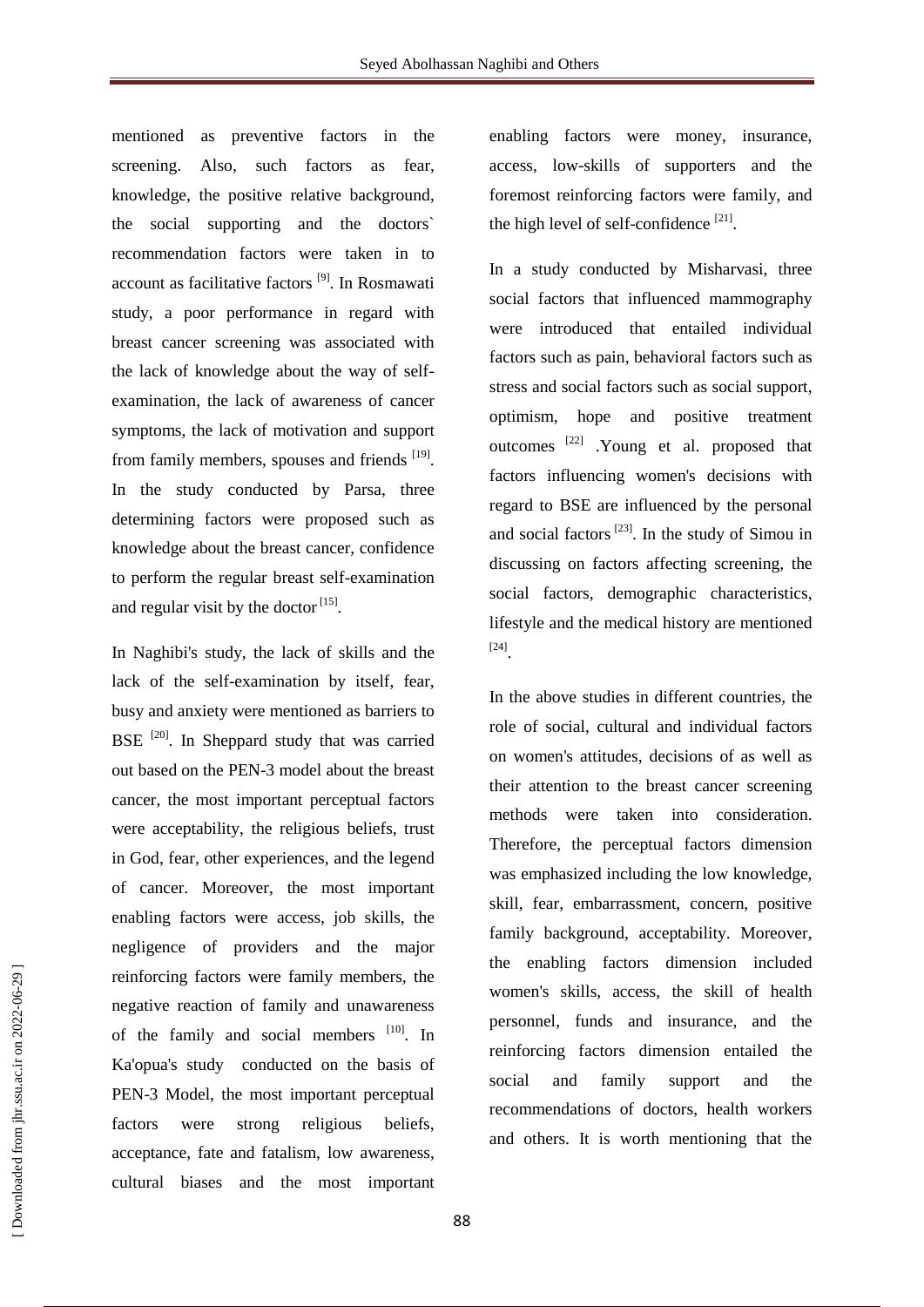results of those studies are in line with the findings of the present study.

One of the limitations of the present study is self-reported of participants in complete some of variables and components of studied at questionnaire that likely to be exaggerated in response to its.

#### **Conclusion**

Results of the present study demonstrated that the components status of the PEN-3 Model structures including factors of perceptual, enabling, and reinforcing for the breast cancer screening in the studied women were not reported to be at an appropriate status which requires more planning as well as more educational interventions.

Undoubtedly, encouraging women to use the screening methods in regard with the breast cancer needs to collect information and comprehensive understanding in arranging of socio-cultural ones for compiling and analyzing the data in terms of structure PEN-3 model for each of the three factors of the positive, negative and ineffective determined training strategy and the strategy of the message type for intervention.

#### **Acknowledgements**

The authors would like to thank Health Sciences Research Center staff in Mazandaran university of Medical Sciences for their assistance. Meanwhile the present study was confirmed in Ethics Committee of Mazandaran University of Medical Sciences.

#### **References:**

- 1. Montazeri A, Vahdaninia M, Harirchi I, et al. Breast cancer in Iran: need for greater women awareness of warning signs and effective screening methods, Asia Pacific Family Medicine 2008;7(1);6. Doi: 10.1186/1447-056X-7-6.
- 2. Naghibi A, Shojaeezade D, Montazeri A, et al. Early detection of Breast Cancer among women in Mazandaran, Iran. Iranian journal of health sciences 2013;1(1):44-49 (Persian).
- 3. [Khazaee-pool M,](http://www.ncbi.nlm.nih.gov/pubmed?term=Khazaee-pool%20M%5BAuthor%5D&cauthor=true&cauthor_uid=24935582) [Majlessi F,](http://www.ncbi.nlm.nih.gov/pubmed?term=Majlessi%20F%5BAuthor%5D&cauthor=true&cauthor_uid=24935582) [Foroushani AR,](http://www.ncbi.nlm.nih.gov/pubmed?term=Foroushani%20AR%5BAuthor%5D&cauthor=true&cauthor_uid=24935582) et al. Perception of breast cancer screening among Iranian women without experience of mammography: a qualitative study. [Asian Pacific Journal of Cancer](http://www.google.com/url?sa=t&rct=j&q=&esrc=s&source=web&cd=3&cad=rja&uact=8&ved=0CC8QFjACahUKEwipoLmu1a3IAhXBBSwKHVrXBw4&url=http%3A%2F%2Fwww.scimagojr.com%2Fjournalsearch.php%3Fq%3D40173%26tip%3Dsid&usg=AFQjCNF8gIoTIPs3oEpU3R9CQ8B2F9NmSQ&sig2=P6FF1TWbfQy6NC7yfbs9Cg)  [Prevention.](http://www.google.com/url?sa=t&rct=j&q=&esrc=s&source=web&cd=3&cad=rja&uact=8&ved=0CC8QFjACahUKEwipoLmu1a3IAhXBBSwKHVrXBw4&url=http%3A%2F%2Fwww.scimagojr.com%2Fjournalsearch.php%3Fq%3D40173%26tip%3Dsid&usg=AFQjCNF8gIoTIPs3oEpU3R9CQ8B2F9NmSQ&sig2=P6FF1TWbfQy6NC7yfbs9Cg) 2014;15(9):3965-71.
- 4. CDC. Iranian Annual Cancer Registration Report, 2009-2010, Non communicable Deputy, Cancer Office, Ministry of Health and Medical Education, 2011;40: 15-20 (Persian).
- 5. Naghibi A, Shojaizadeh D, Montazeri A. Epidemiology of Breast Cancer in Mazandaran Province, 2009 2010. Journal of Mazandaran university medical science 2013;23(102);113-120 (Persian).
- 6. Abedini-mehr A. Breast maladies, clinical examination & diagnostic methods applied by health & therapeutic centers doctors & experts. Mezrab publication, 2010;1:15-25 (Persian).
- 7. Jahangiri L, Shojazadeh D, Khajeh Kazemi R, et al. Using of Health Belief Model in educational based program and its effect on knowledge and attitudes of women on breast cancer screening. Journal of health research system. 2011;7(6): 1052-1060 (Persian).